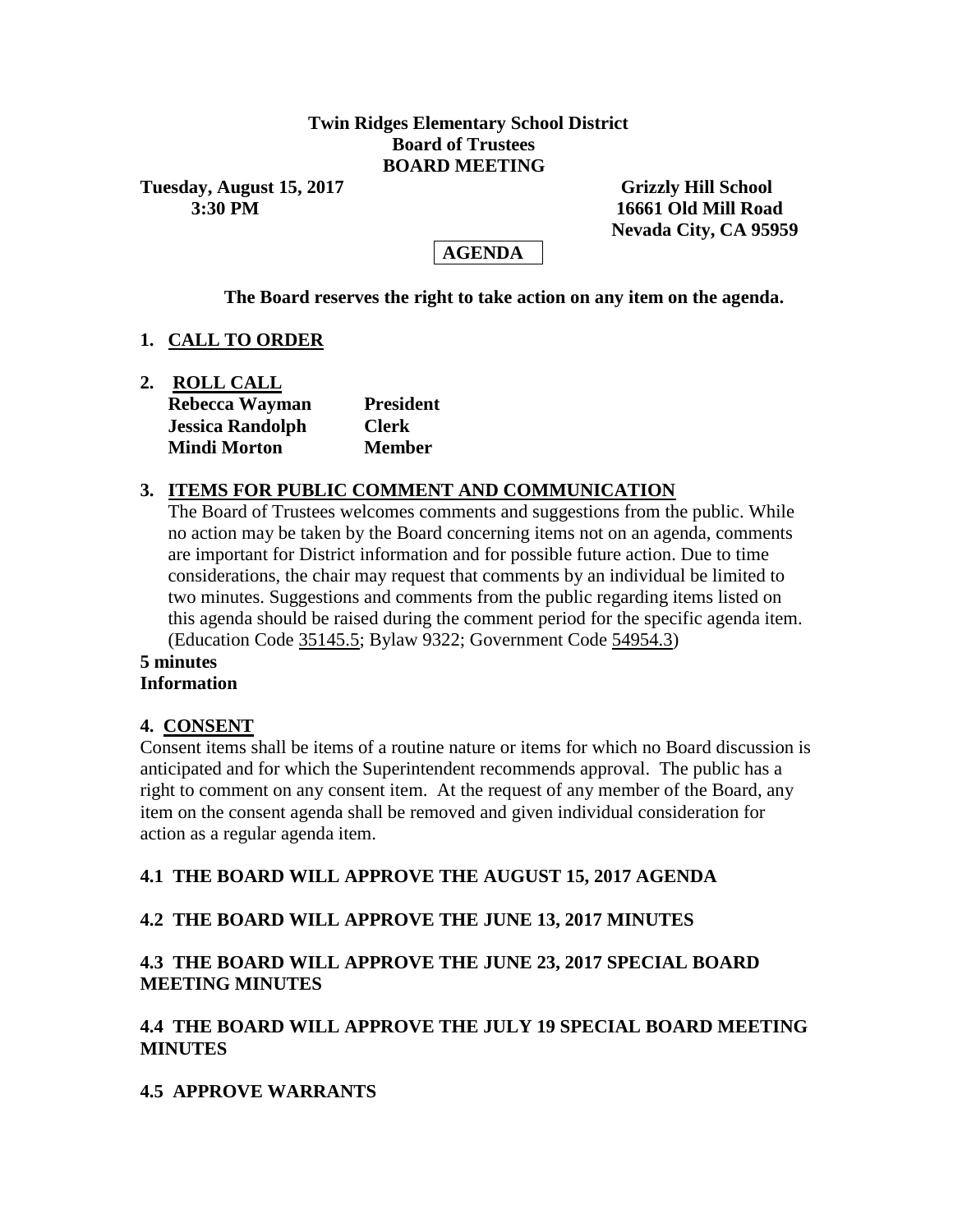#### **5. QUARTERLY RAYMOND JAMES REPORT 15 minutes Discussion/action** (white backup)

# **6. RECOGNITION OF SERVICE BY MARY TOSCANI 3 minutes Information**

#### **7. RECOGNITION OF SERVICE BY RALPH HENSON 3 minutes Information**

### **8. RECOGNITION OF SERVICE BY STEFANIE FREYDONT 3 minutes Information**

# **9. INTERVIEW BOARD CANDIDATES 10 minutes**

### **10. APPOINTMENT OF BOARD CANDIDATE Action 5 minutes**

**11. TEACHERS REPORT 5 minutes Information**

#### a. Washington School Enrollment

| Grade           | $- -$<br>n |         |               |  |    |  | m<br>nta.<br>vtai |
|-----------------|------------|---------|---------------|--|----|--|-------------------|
| <b>Students</b> |            | --<br>ີ | --<br>--<br>∼ |  | -- |  |                   |

### b. Grizzly Hill School Enrollment

| Grade           | TK/K |        |  |  |  | $T_{\alpha\beta\alpha}$<br>1 otal |
|-----------------|------|--------|--|--|--|-----------------------------------|
| <b>Students</b> |      | $\sim$ |  |  |  |                                   |

# **12. APPROVAL OF TRTA 2017-18 SCHOOL CALENDAR**

**3 minutes**

**Discussion/action** (white backup)

### **13. APPROVAL OF ABBY HEDENLAND AS TRESD RESOURCE TEACHER 3 minutes Discussion/action**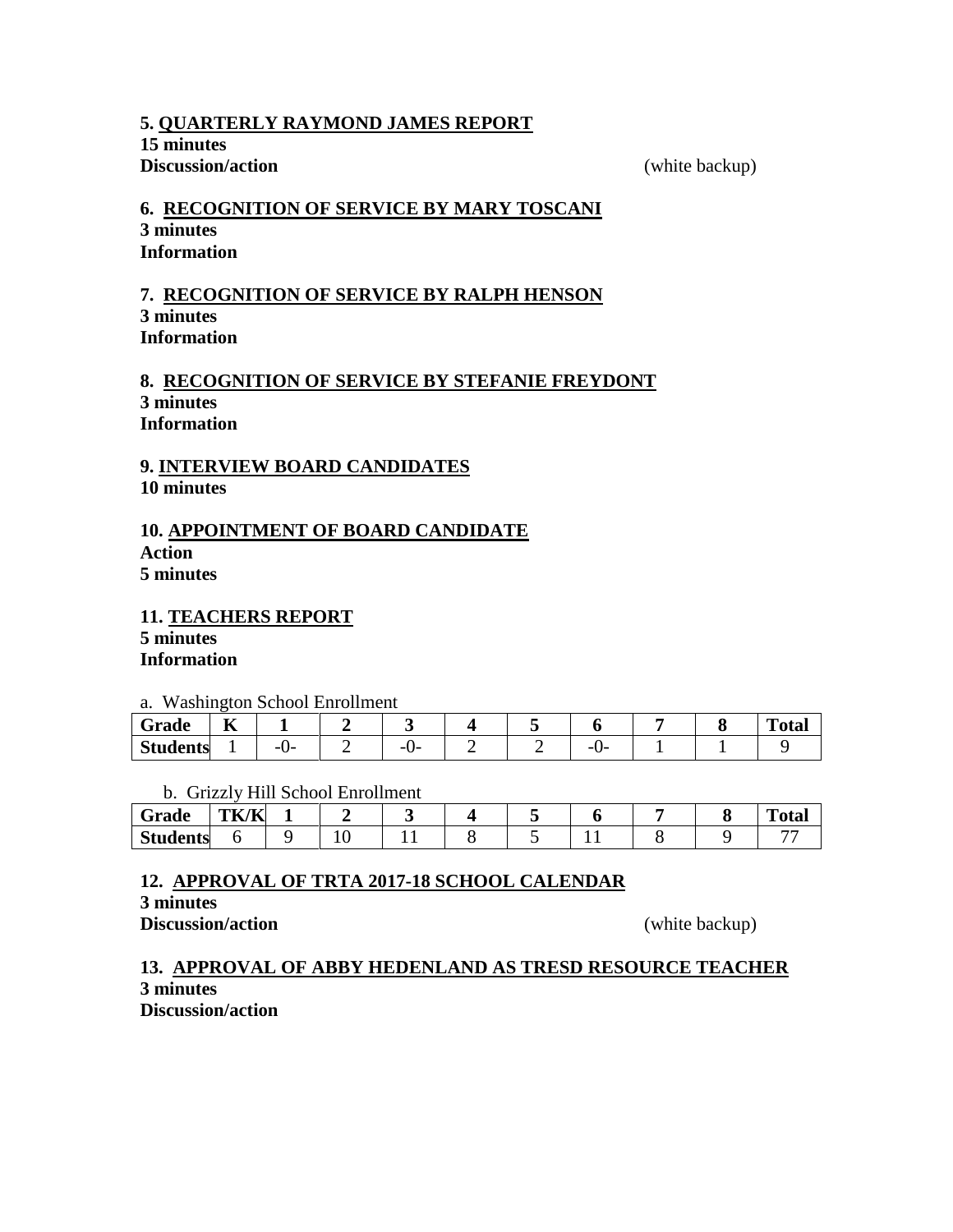### **14. APPROVAL OF THERESA GROGAN AS TK-8 TH GRADE TEACHER AT WASHINGTON SCHOOL 3 minutes**

# **Discussion/action**

# **15. APPROVE CLASSROOM ASSIGNMENTS FOR 2017-2018**

- Ms. Grogan as teacher for all grades K-8 at Washington School
- Mrs. Smith as grades TK/1 teacher at Grizzly Hill School
- Mrs. Johnson as grades 1/2 teacher at Grizzly Hill School
- Mrs. Romney as grades 3/4 teacher at Grizzly Hill School
- Mrs. Mosby as grades 5/6 teacher at Grizzly Hill School
- Mr. Johnson as grades 7/8 at Grizzly Hill School
- Ms. Hedenland as TRESD Resource teacher

# **16. COMPUTER/TECHNOLOGY UPDATE**

**3 minutes Information**

**17. SECURITY: TRAILER(S) 5 minutes Discussion/action**

# **18. ANNUAL REVIEW OF BOARD POLICY ON WILLIAMS UNIFORM COMPLAINT PROCEDURES**

**Information**

**2 minutes** (orchid backup)

### **19. REVIEW FOURTH QUARTER REPORT OF WILLIAMS UNIFORM COMPLAINT SUMMARY**

**2 minutes** (blue backup) **Information**

**20. MALAKOFF UPDATE 5 minutes Information**

# **21. APPROVAL OF RESOLUTION #18-01: AUTHORIZATION TO SIGN WARRANT ORDERS AND PAYROLL RUNS**

**2 minutes**

Action (orchid backup)

### **22. FIRST READING OF AR 5141.52 AND BP 5141.52 SUICIDE PREVENTION 2 minutes Information** (white backup)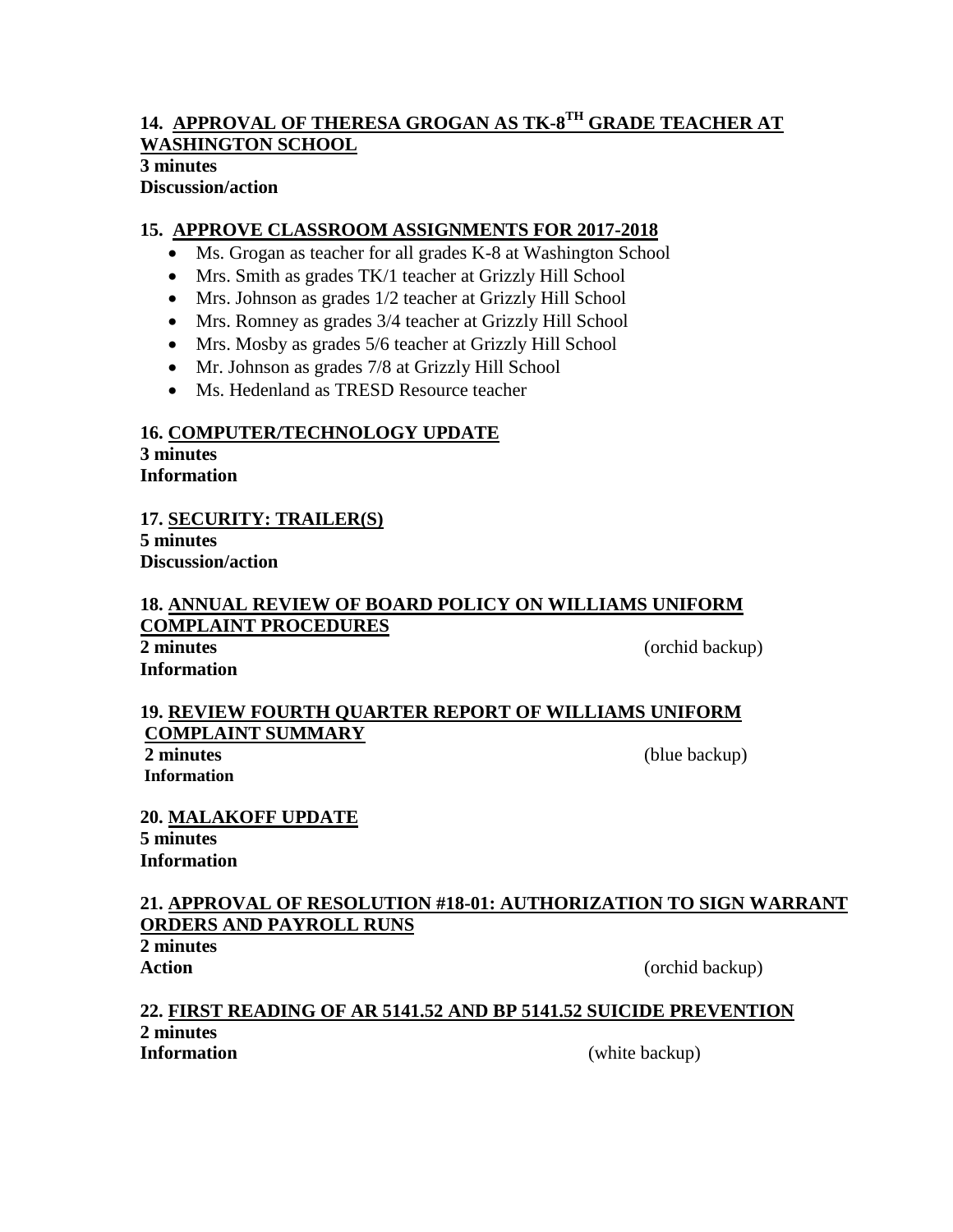# **23. FIRST READING AR 5131.62 AND BP 5131.62 TOBACCO POLICIES**

**2 minutes**

**Discussion** (yellow backup)

# **24. APPROVAL OF 2017-18 CONSOLIDATED APPLICATION**

**3 minutes Information/action** (salmon backup)

#### **25. GRAND JURY REPORT AND RESPONSE 5 minutes Information/action**

### **26. PUBLIC COMMENT**

At this time, we open the meeting for any public comments regarding the following Closed Session items.

# **27. ADJOURN TO CLOSED SESSION**

# **28. CLOSED SESSION**

Conference with Labor Negotiators For closed session items concerning labor negotiations discussed pursuant to Government Code 54957.6 Unrepresented employee: Business Official

# **29. RECONVENE FROM CLOSED SESSION**

# **30. PUBLIC COMMENT**

At this time, we open the meeting for any public comments regarding the following Closed Session items.

# **31. ADJOURN TO CLOSED SESSION**

# **32. CLOSED SESSION**

Public Employee Discipline/Dismissal/Release For closed session discussions concerning personnel matters pursuant to Government Code 54957.

# **33. RECONVENE FROM CLOSED SESSION**

# **34. PUBLIC COMMENT**

At this time, we open the meeting for any public comments regarding the following Closed Session item.

# **35. CLOSED SESSION: SUPERINTENDENT EVALUATION**

# **36. RECONVENE FROM CLOSED SESSION**